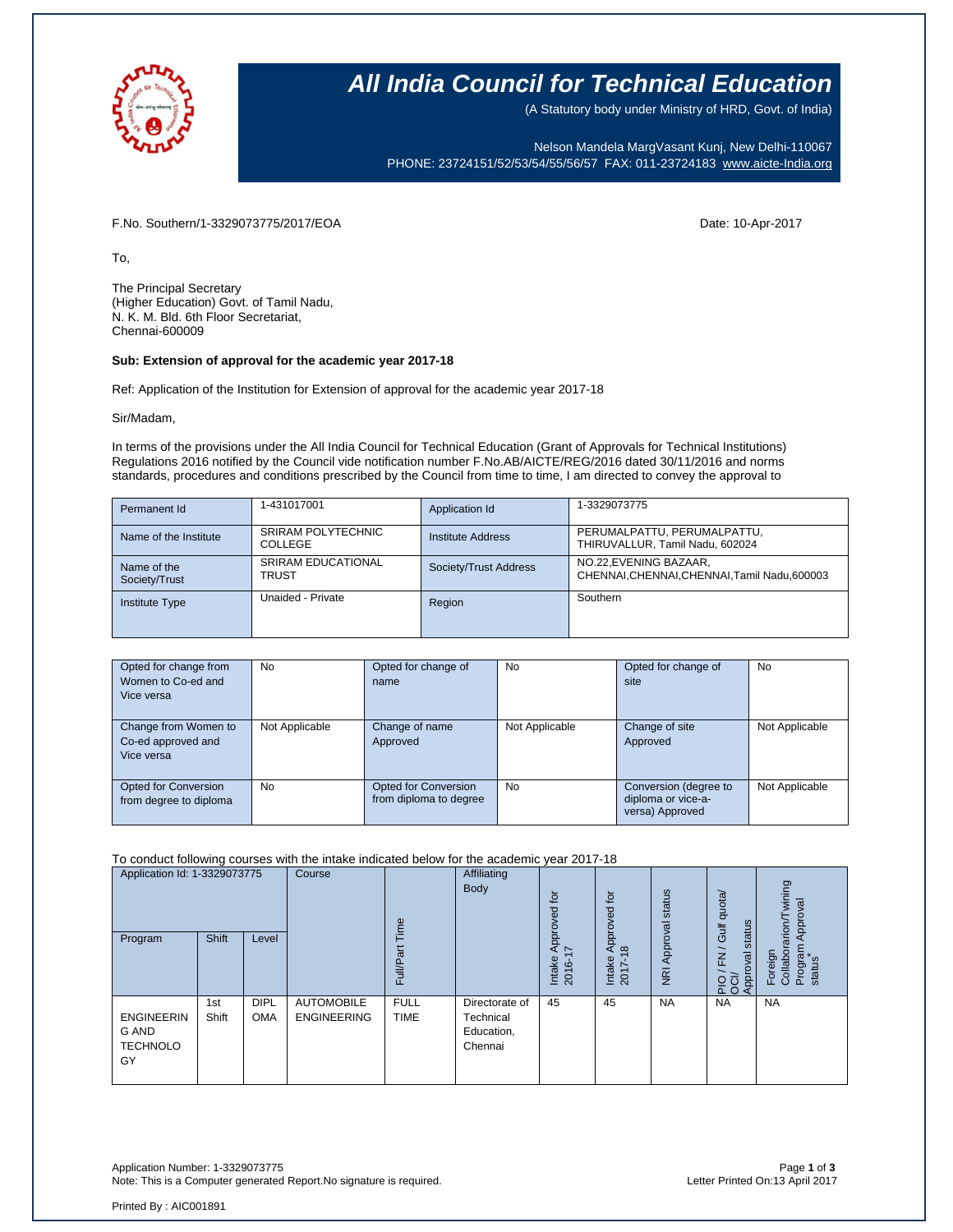

# **All India Council for Technical Education**

(A Statutory body under Ministry of HRD, Govt. of India)

Nelson Mandela MargVasant Kunj, New Delhi-110067 PHONE: 23724151/52/53/54/55/56/57 FAX: 011-23724183 [www.aicte-India.org](http://www.aicte-india.org/)

| <b>ENGINEERIN</b><br><b>G AND</b><br><b>TECHNOLO</b><br>GY | 1st<br>Shift | <b>DIPL</b><br><b>OMA</b> | <b>CIVIL</b><br><b>ENGINEERING</b>                                                         | <b>FULL</b><br><b>TIME</b> | Directorate of<br>Technical<br>Education,<br>Chennai | 45 | 45 | <b>NA</b> | <b>NA</b> | <b>NA</b> |
|------------------------------------------------------------|--------------|---------------------------|--------------------------------------------------------------------------------------------|----------------------------|------------------------------------------------------|----|----|-----------|-----------|-----------|
| <b>ENGINEERIN</b><br><b>G AND</b><br><b>TECHNOLO</b><br>GY | 1st<br>Shift | <b>DIPL</b><br><b>OMA</b> | <b>COMPUTER</b><br><b>ENGINEERING</b>                                                      | <b>FULL</b><br><b>TIME</b> | Directorate of<br>Technical<br>Education,<br>Chennai | 45 | 45 | <b>NA</b> | <b>NA</b> | <b>NA</b> |
| <b>ENGINEERIN</b><br><b>G AND</b><br><b>TECHNOLO</b><br>GY | 1st<br>Shift | <b>DIPL</b><br><b>OMA</b> | <b>ELECTRICAL</b><br><b>AND</b><br><b>ELECTRONICS</b><br><b>ENGINEERING</b>                | <b>FULL</b><br><b>TIME</b> | Directorate of<br>Technical<br>Education,<br>Chennai | 60 | 60 | <b>NA</b> | <b>NA</b> | <b>NA</b> |
| <b>ENGINEERIN</b><br><b>G AND</b><br><b>TECHNOLO</b><br>GY | 1st<br>Shift | <b>DIPL</b><br><b>OMA</b> | <b>ELECTRONICS</b><br><b>AND</b><br><b>COMMUNICATI</b><br><b>ONS</b><br><b>ENGINEERING</b> | <b>FULL</b><br><b>TIME</b> | Directorate of<br>Technical<br>Education,<br>Chennai | 60 | 60 | <b>NA</b> | <b>NA</b> | <b>NA</b> |
| <b>ENGINEERIN</b><br><b>G AND</b><br><b>TECHNOLO</b><br>GY | 1st<br>Shift | <b>DIPL</b><br><b>OMA</b> | <b>MECHANICAL</b><br><b>ENGINEERING</b>                                                    | <b>FULL</b><br><b>TIME</b> | Directorate of<br>Technical<br>Education,<br>Chennai | 90 | 90 | <b>NA</b> | <b>NA</b> | <b>NA</b> |

The above mentioned approval is subject to the condition that

SRIRAM POLYTECHNIC COLLEGE

shall follow and adhere to the Regulations, guidelines and directions issued by AICTE from time to time and the undertaking / affidavit given by the institution along with the application submitted by the institution on portal.

In case of any differences in content in this Computer generated Extension of Approval Letter, the content/information as approved by the Executive Council / General Council as available on the record of AICTE shall be final and binding.

Strict compliance of Anti-Ragging Regulation:- Approval is subject to strict compliance of provisions made in AICTE Regulation notified vide F. No. 37-3/Legal/AICTE/2009 dated July 1, 2009 for Prevention and Prohibition of Ragging in Technical Institutions. In case Institution fails to take adequate steps to Prevent Ragging or fails to act in accordance with AICTE Regulation or fails to punish perpetrators or incidents of Ragging, it will be liable to take any action as defined under clause 9(4) of the said Regulation.

### **Note: Validity of the course details may be verified at www.aicte-india.org**

 **Prof. A.P Mittal Member Secretary, AICTE**

Copy to:

**1. The Regional Officer,** All India Council for Technical Education Shastri Bhawan 26, Haddows Road Chennai - 600 006, Tamil Nadu